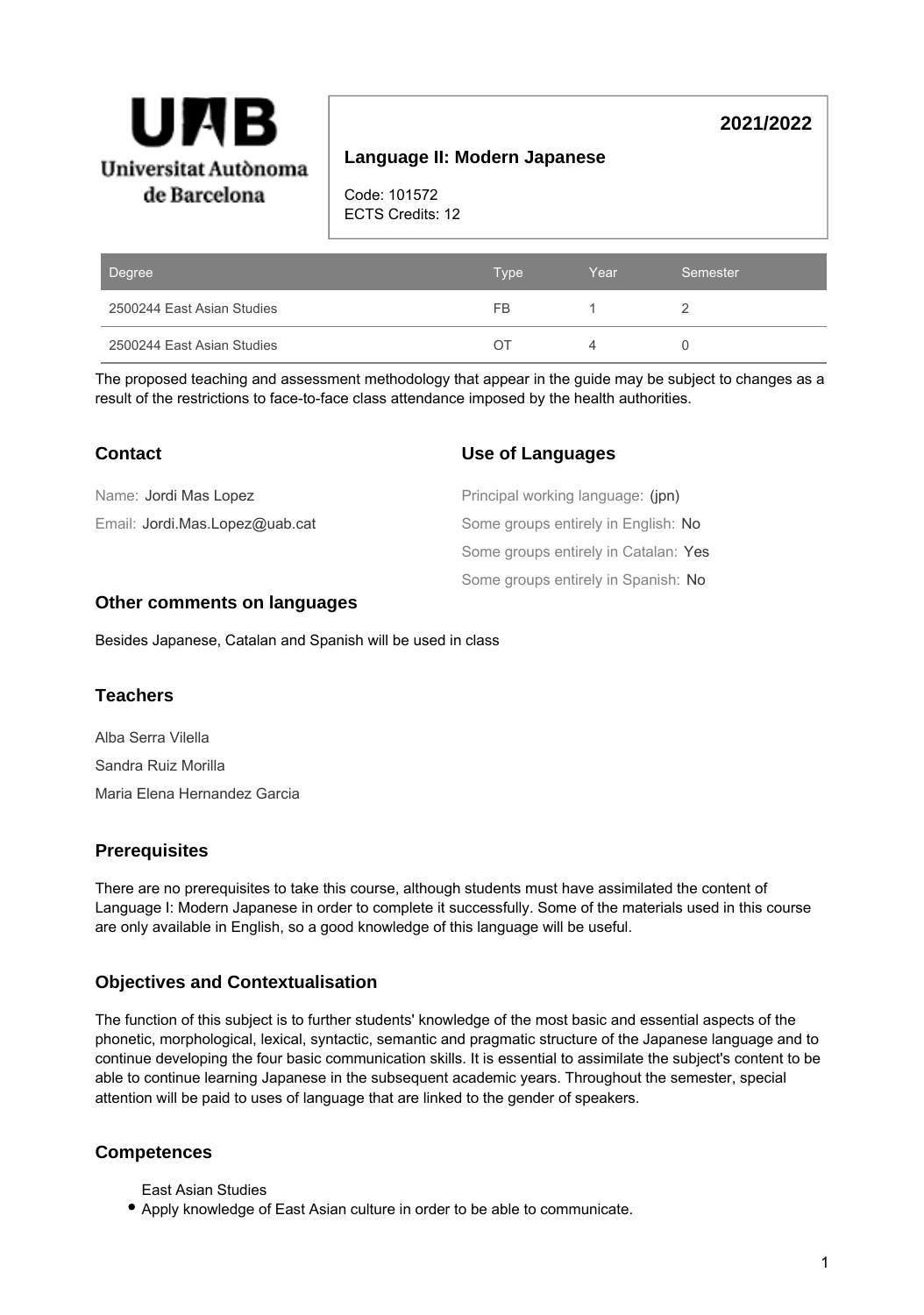- Developing self-learning strategies.
- Ensuring the quality of one's own work.
- Produce oral texts in one of the languages of East Asia.
- Respecting the diversity and plurality of ideas, people and situations.
- Solving problems of intercultural communication.
- Understand oral texts in one of the languages of East Asia.
- Understand texts written in one of the languages of East Asia.
- Write texts in one of the languages of East Asia.

## **Learning Outcomes**

- 1. Apply knowledge of lexis, morphosyntax, texts, rhetoric and linguistic variation.
- 2. Apply strategies to produce oral texts for different contexts and for specific communicative purposes.
- 3. Apply strategies to produce written texts for different contexts and for specific communicative purposes.
- 4. Apply strategies to understand oral texts from various different contexts.
- 5. Apply strategies to understand written texts from various different contexts.
- 6. Apply strategies towards acquiring knowledge of East Asian culture in order to be able to communicate.
- 7. Deal with interferences between the working languages.
- 8. Developing self-learning strategies.
- 9. Ensuring the quality of one's own work.
- 10. Identify the need to activate knowledge of East Asian culture in order to be able to communicate.
- 11. Integrate cultural knowledge to solve problems in communication.
- 12. Possess knowledge of East Asian culture in order to be able to communicate.
- 13. Produce oral texts for different contexts and for specific communicative purposes.
- 14. Produce oral texts that are appropriate to the context and linguistically correct.
- 15. Produce written texts for different contexts and for specific communicative purposes.
- 16. Produce written texts that are appropriate to the context and linguistically correct.
- 17. Respecting the diversity and plurality of ideas, people and situations.
- 18. Solving problems of intercultural communication.
- 19. Understand the communicative intent and the meaning of oral texts from various different contexts.
- 20. Understand the communicative intent and the meaning of written texts from various different contexts.

## **Content**

- Furthering knowledge and understanding of the phonetic, morphological, lexical and semantic structure of Japanese. Introduction of pragmatic and situational aspects of the language.
- Interacting orally in different everyday situations (asking where something is or how to get to a place, making offers or proposals, etc.).
- Expressing, in a very basic way, what one wishes, what one wants or does not want to do, one's own tastes, obligations, etc.
- Learning new kanji, bringing the total up to about 200.
- Reading short, simple didactic texts related to the semantic fields and everyday situations studied, and extracting specific information from some more complex texts.
- Writing short texts explaining or describing specific things (a room, a landscape, etc.) or narrating real or fictitious events (a trip, a social gathering, etc.).

# **Methodology**

The students' work will revolve around the two textbooks Minna no Nihongo I and Basic Kanji Book I (see Bibliography), and the main emphasis will be on the introduction and explanation of content and the development of communication skills. Tasks that can be performed individually and require more time will be carried out as supervised activities.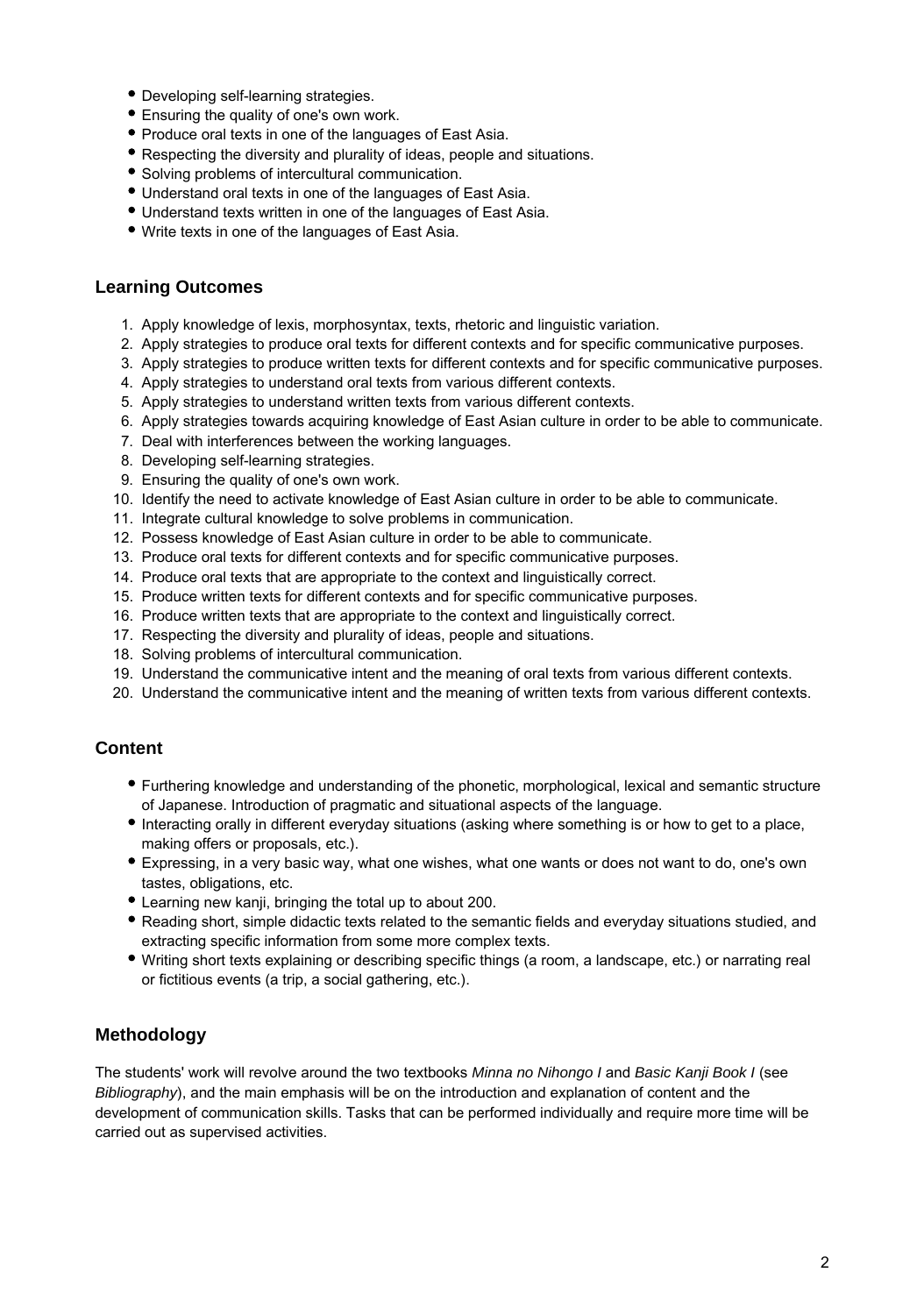Students are expected to not only acquire a mechanical command of Japanese but also to be able to use what they learn to communicate effectively. It is hoped that they will develop a positive attitude towards communication, taking full advantage of their knowledge to express themselves and to try to understand oral and written texts in Japanese.

Annotation: Within the schedule set by the centre or degree programme, 15 minutes of one class will be reserved for students to evaluate their lecturers and their courses or modules through questionnaires.

| <b>Title</b>                           | <b>Hours</b>   | <b>ECTS</b> | <b>Learning Outcomes</b>                                |
|----------------------------------------|----------------|-------------|---------------------------------------------------------|
| Type: Directed                         |                |             |                                                         |
| Communication exercises (oral/written) | 15             | 0.6         | 11, 16, 15, 18                                          |
| Grammar exercises (oral/written)       | 21             | 0.84        | 1, 2, 6, 20, 19, 10, 14, 13, 7, 18, 17, 12              |
| Introduction of new content            | 94             | 3.76        | 1, 2, 6, 8, 10, 14                                      |
| Oral expression                        | $\overline{7}$ | 0.28        | 1, 5, 4, 3, 2, 6, 20, 19, 10, 11, 16, 15, 14, 13, 7, 12 |
| Reading comprehension (kanji)          | 8.5            | 0.34        | 1, 6                                                    |
| Use of audiovisual materials           | $\overline{7}$ | 0.28        | 1, 2, 6, 8, 10, 14, 9                                   |
| Type: Supervised                       |                |             |                                                         |
| Reading comprehension                  | 10             | 0.4         | 1, 2, 14                                                |
| Written exercises                      | 20             | 0.8         | 1, 2, 6, 8, 10, 14, 9                                   |
| Type: Autonomous                       |                |             |                                                         |
| Individual study                       | 90             | 3.6         | 1, 2, 6, 8, 10, 14, 13, 7, 12, 9                        |

# **Activities**

### **Assessment**

Assessment is continuous. Students must provide evidence of their progress by completing tasks and tests. Task deadlines will be indicated in the course schedule on the first day of class.

#### Related matters

All information on assessment, assessment activities and their weighting is merely a guide. The subject's lecturer will provide full information when teaching begins.

#### Review

When publishing final marks prior to recording them on students' transcripts, the lecturer will provide written notification of a date and time for reviewing assessment activities. Students must arrange reviews in agreement with the lecturer.

Missed/failed assessment activities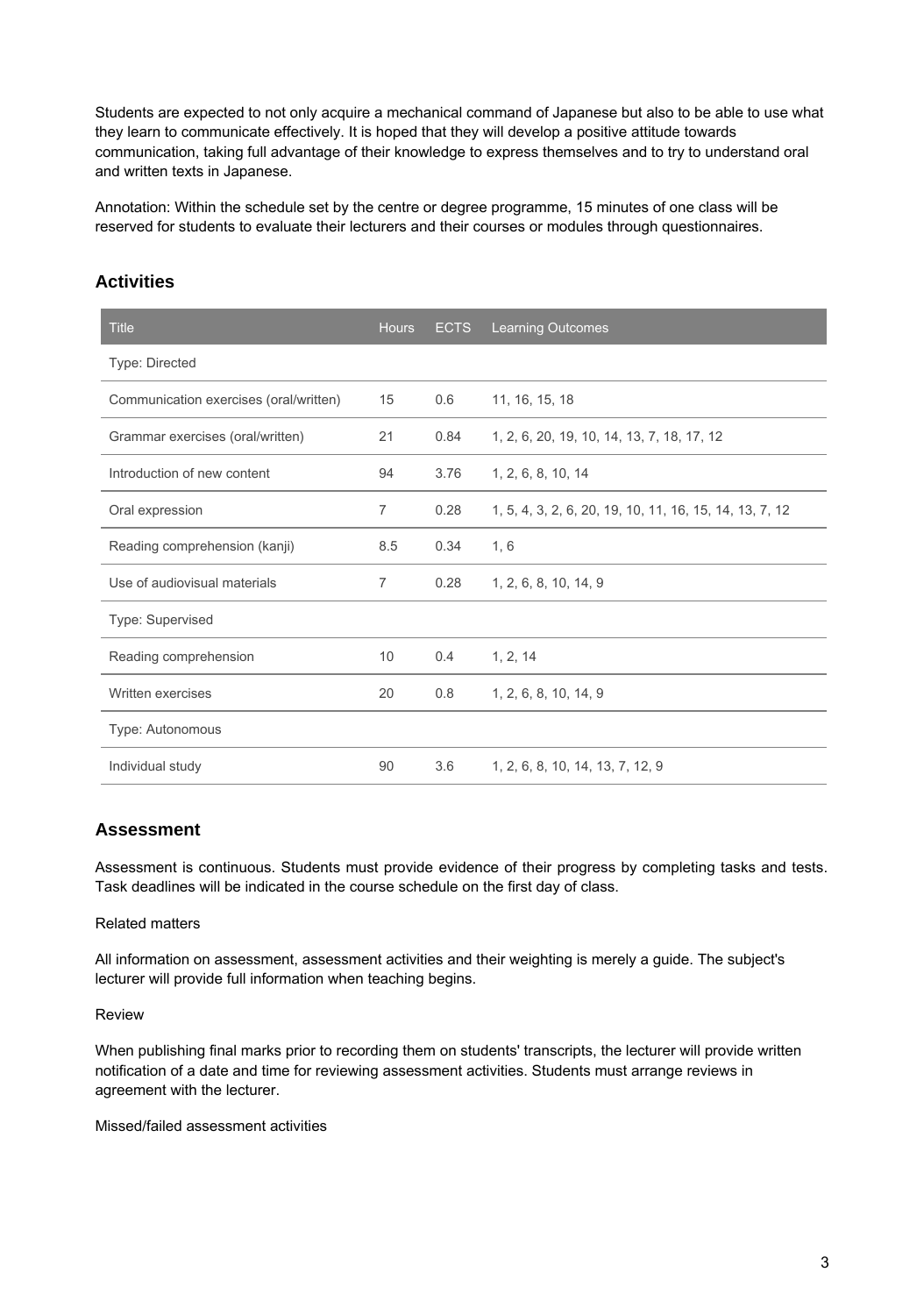Students may retake assessment activities they have failed or compensate for any they have missed, provided that those they have actually performed account for a minimum of 66.6% (two thirds) of the subject's final mark and that they have a weighted average mark of at least 3.5. Under no circumstances may an assessment activity worth 100% of the final mark be retaken or compensated for.

The lecturer will inform students of the procedure involved, in writing, when publishing final marks prior to recording them on transcripts. The lecturer may set one assignment per failed or missed assessment activity or a single assignment to cover a number of such activities.

#### Classification as "not assessable"

In the event of the assessment activities a student has performed accounting for just 25% or less of the subject's final mark, their work will be classified as "not assessable" on their transcript.

#### Misconduct in assessment activities

Students who engage in misconduct (plagiarism, copying, personation, etc.) in an assessment activity will receive a mark of "0" for the activityin question. In the case of misconduct in more than one assessment activity, the studentsinvolved will be given a final mark of "0" for the subject.

Students may not retake assessment activities in which they are found to have engaged in misconduct. Plagiarism is considered to mean presenting all or part of an author's work, whether published in print or in digital format, as one's own, i.e. without citing it. Copying is considered to mean reproducing all or a substantial part of another student's work. In cases of copying in which it is impossible to determine which of two students has copied the work of the other, both will be penalised.

#### M o r e in the information : http://www.uab.cat/web/study-abroad/undergraduate/academic-information/evaluation/what-is-it-about-13456700

| <b>Title</b>                     | Weighting |              | Hours ECTS    | <b>Learning Outcomes</b>                                                 |
|----------------------------------|-----------|--------------|---------------|--------------------------------------------------------------------------|
| Grammar and vocabulary<br>exam 1 | 15%       | $\mathbf{1}$ | 0.04          | 1, 4, 2, 6, 20, 19, 8, 10, 11, 16, 15, 14, 13, 7, 18, 17,<br>12, 9       |
| Grammar and vocabulary<br>exam 2 | 15%       | $\mathbf{1}$ | 0.04          | 1, 5, 4, 2, 6, 20, 19, 8, 10, 11, 16, 15, 14, 13, 7, 18, 17,<br>12, 9    |
| Grammar and vocabulary<br>exam 3 | 15%       | $\mathbf{1}$ | 0.04          | 1, 5, 4, 3, 2, 6, 20, 19, 8, 10, 11, 16, 15, 14, 13, 7, 18,<br>17, 12, 9 |
| Kanji tests                      | 20%       | 2            | 0.08          | 5, 20, 10, 16, 9                                                         |
| Oral exam                        | 7.5%      | 0.5          | 0.02          | 4, 2, 19, 14, 13                                                         |
| Portfolio of exercises           | 10%       | 10           | $0.4^{\circ}$ | 5, 4, 3, 2, 8, 14, 18, 9                                                 |
| Presentation                     | 7.5%      | 0.5          | 0.02          | 16, 15, 7                                                                |
| Written tasks                    | 10%       | 11.5         | 0.46          | 1, 3, 16                                                                 |

## **Assessment Activities**

# **Bibliography**

#### 1. Textbooks

The two textbooks that will be used in class on a daily basis, with the assumption that students own them, are: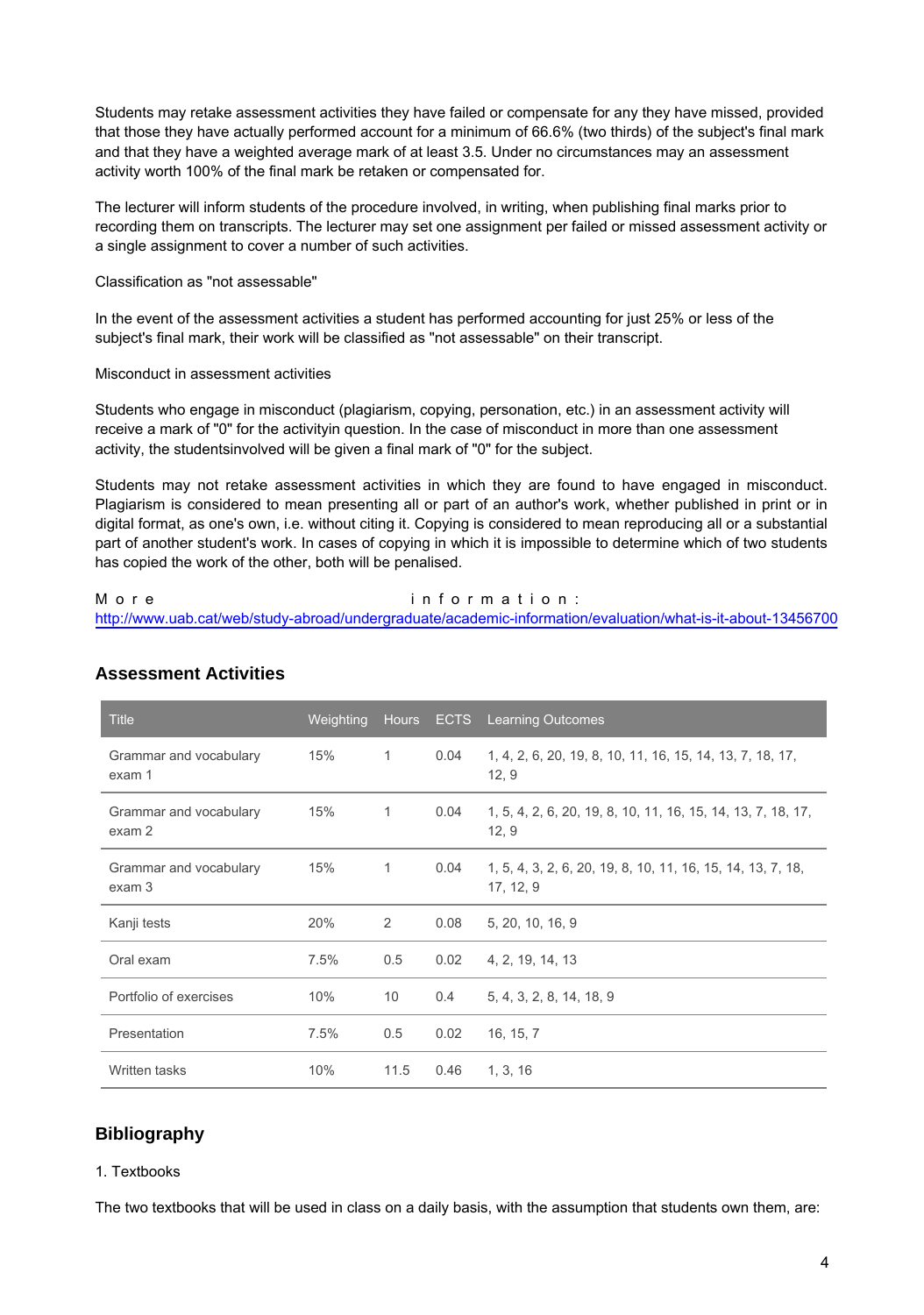- $\bullet$  Minna no Nihongo I. Tokyo: 3A Network, 2012, 2<sup>nd</sup> ed. ISBN: 978-4883196036.
- $\bullet$  Basic Kanji Book vol.1. Tokyo: Bonjinsha, 2015, 2<sup>nd</sup> ed. ISBN: 978-4893588821.

The following books will be used occasionally:

- Minna no Nihongo. Kanji I (English Edition). Tokyo: 3A Network, 2000.
- Minna no Nihongo. Hyjun mondai sh. Tokyo: 3a network, 1999.
- Minna no Nihongo. Traducción y notas gramaticales. Tokyo: 3a network, 1999.

### 2. Reference books

2.1. For specific matters, the following books may be of use:

- Effective Japanese Usage Guide. A Concise Explanation of Frequently Confused Words and Phrases. Kodansha. For students with an intermediate level. It has explanations in English and many examples in Japanese, with comments about the differences between easily confused Japanese words. The parts written in Japanese have furigana, and the sentences given as examples are transcribed in rōmaji. It can be found in the Biblioteca d'Humanitats.
- Dictionary of Basic Japanese Usage for Foreigners [Gaikokujin no tame no kihongo yrei jiten], Cultural Affairs Agency. Examples of related words. It does not have furigana, but many of its texts are written in hiragana. It can be found in the Biblioteca d'Humanitats.
- Makino, S.; Tsutsui, M. A Dictionary of Basic Japanese Grammar. The Japan Times. Basic grammar book with explanations in English and many examples that are transcribed in rōmaji and translated. It can be found in the Biblioteca d'Humanitats.
- Matsuura, Junichi; Porta Fuentes,Lourdes. Nihongo.Japonés para hispanohablantes. Bunpoo. Gramática. Barcelona: Herder, 2002.
- Taishūkan: Dictionary of Usage of Basic Japanese Verbs (Diccionari d'ús dels verbs bàsics de la llengua japonesa). For students with an intermediate or advanced intermediate level. It explains the different uses of basic Japanese verbs, and much of it is written in Japanese. It can be found in the Biblioteca d'Humanitats.
- 2.2. Students may find the following work useful when studying kanji:
	- Heisig, James W.; Bernabé, Marc; Calafell, Verònica. Kanji para recordar. Barcelona: Herder, 2003 and 2004 (2 volumes).
- 2.3. Reading comprehension:
	- <https://www.aprendejaponeshoy.com/es/432-japanese-graded-readers>
	- <https://www.aprendejaponeshoy.com/es/434-nihongo-tadoku-books>

### 3. Virutal resources

### 3.1. Dictionaries:

- <https://japanknowledge-com.are.uab.cat/library/>
- <https://jisho.org/>
- <http://www.nichiza.com/rui/rui.php>(esp-jp)

### 3.2. Other useful resources:

- Maynard, Senko K. Learning Japanese for Real: A Guide to Grammar, Use and Genres of the Nihongo World. Honolulu: University of Hawaii Press, 2011. (Digital book; it can be found at the Biblioteca d'Humanitats)
- Minato (Japan Foundation):<http://minato-jf.jp>
- Resource page of Sakura Network: <https://www.jpf.go.jp/e/project/japanese/education/resource/index.html>
- Rikai: <http://www.rikai.com>